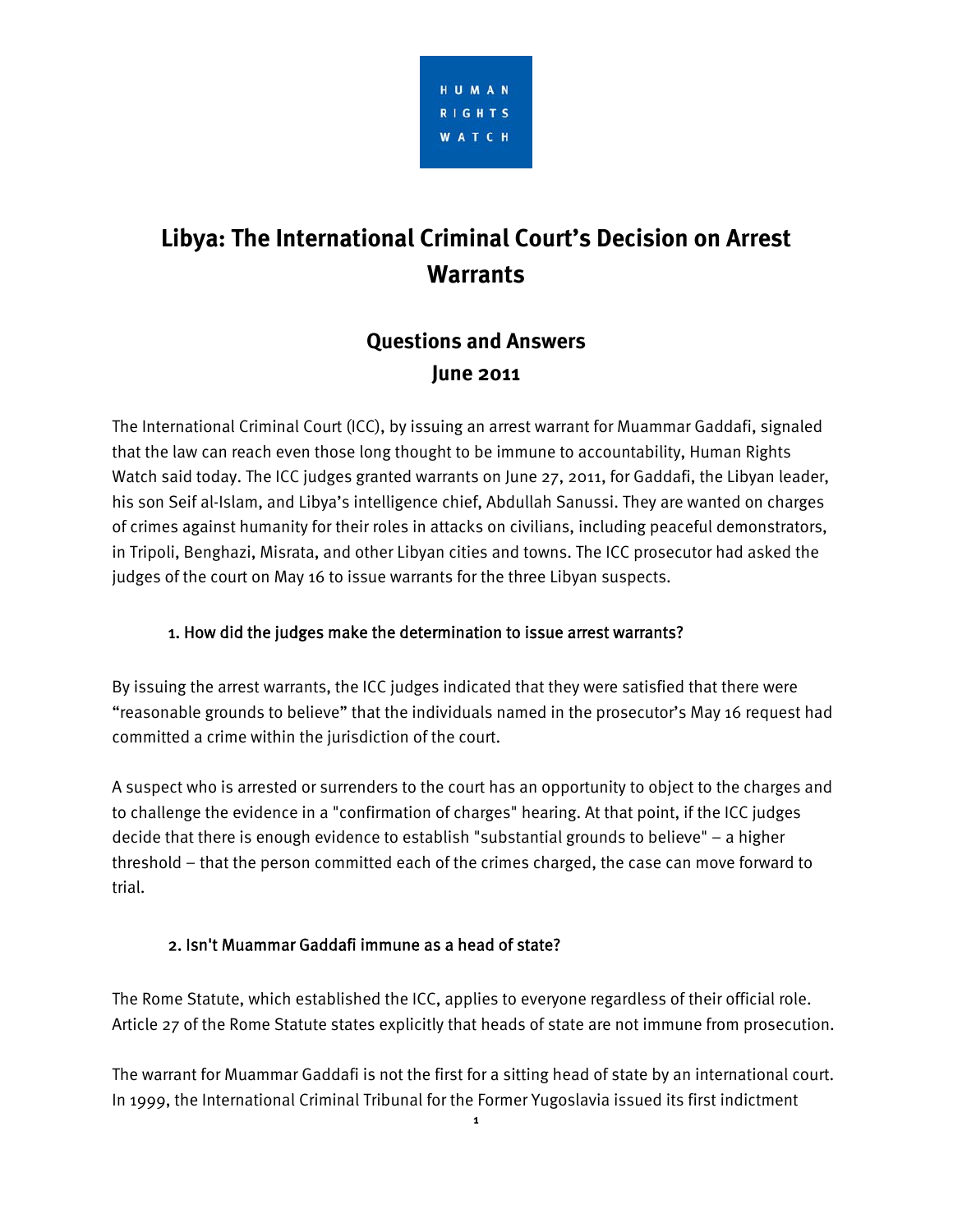against Yugoslav President Slobodan Milosevic for war crimes and crimes against humanity committed in Kosovo. In 2003, the Special Court for Sierra Leone unsealed its indictment of Charles Taylor, then president of Liberia. Most recently, the ICC has issued two arrest warrants for President Omar al-Bashir of Sudan, on charges of genocide, crimes against humanity, and war crimes.

#### 3. Now that arrest warrants have been issued, how are they to be carried out?

Because the ICC has no police force of its own, it depends on national authorities to make arrests on its behalf. United Nations Security Council resolution 1970, that referred Libya to the ICC, requires the Libyan authorities to cooperate fully with the court. Libya, though not a party to the Rome treaty, is obligated because of the resolution to make arrests at the court's request. States parties to the ICC also have a legal obligation to cooperate with the court, and resolution 1970 urges states that are not parties to the Rome treaty to cooperate.

# 4. Can diplomats and others still have meetings with Gaddafi now that he is subject to an ICC arrest warrant?

The issuance of an arrest warrant does not legally prevent diplomats from holding talks with the three suspects. Meeting with Gaddafi and the others will be a matter of individual government policy.

### 5. Won't the arrest warrant for Gaddafi just entrench him or those around him further?

Gaddafi has made it clear that he intends to stay until the end. In February, his son Seif al-Islam was quoted on state television saying they would fight to the last man and last woman. It appears unlikely that an arrest warrant will alter Gaddafi's intentions one way or the other. On the other hand, there are those around Gaddafi who are now on notice that they could also be held responsible for crimes they order or commit, or for crimes they fail to prevent or punish. This could encourage them to take steps to stop crimes.

The record from other conflicts also shows that arrest warrants for senior leaders can actually strengthen peace efforts by stigmatizing those who stand in the way of conflict resolution. For example, the indictments of Radovan Karadzic, the Bosnian Serbs' wartime political leader, and Ratko Mladic, their military commander, by the International Criminal Tribunal for the former Yugoslavia are credited with keeping them sidelined during the Dayton peace talks, which led to the end of the Bosnian war.

### 6. What if Gaddafi offers to go in exchange for amnesty?